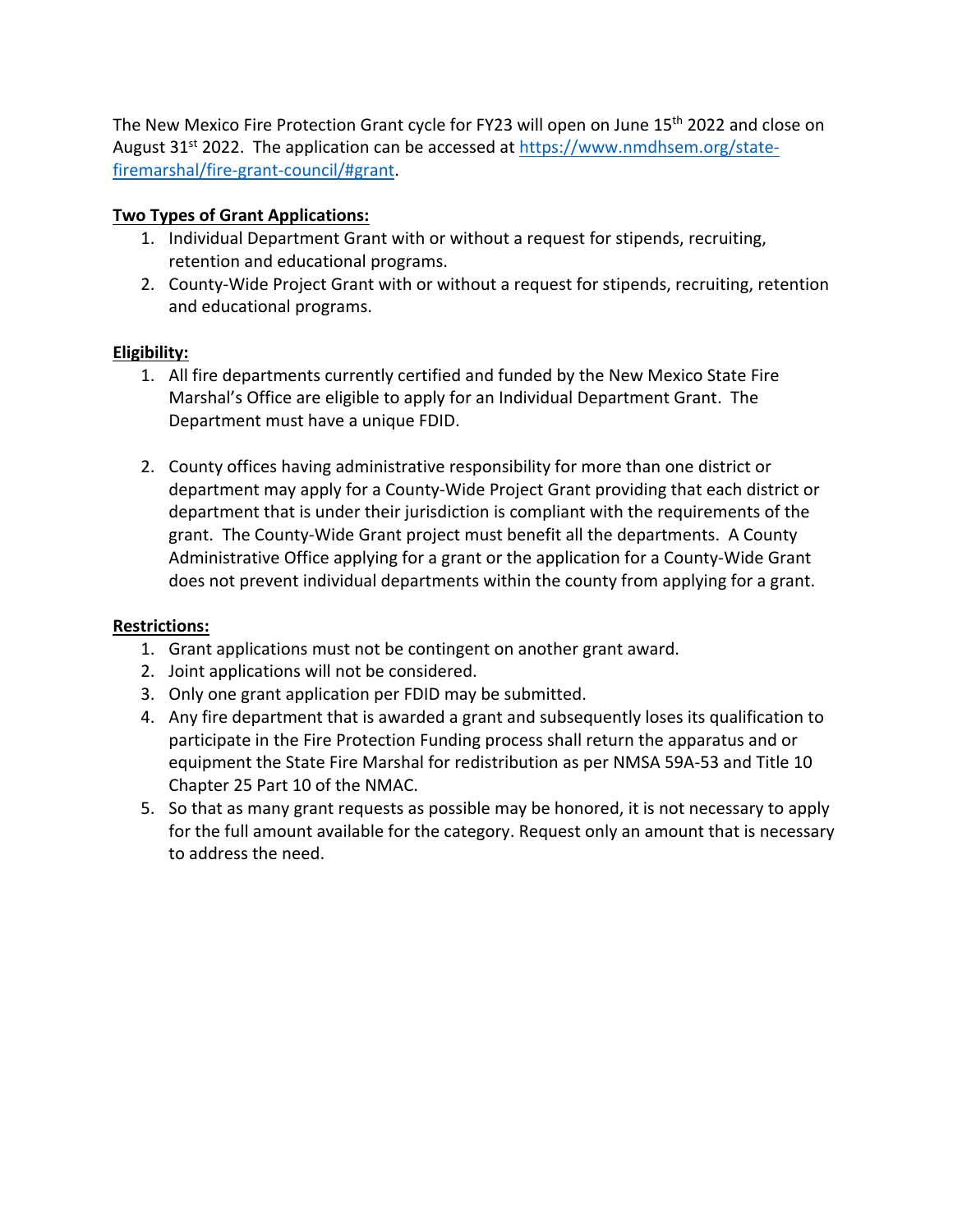## **Maximum Awards and Categories:**

The maximum award amounts in the four categories for the grant cycle will be determined by the New Mexico Fire Protection Grant Council and will be dependent on the unencumbered funds available from the Fire Protection Fund. The grant amount requested must be equal to or less than the maximum amount allowed for the category of the project and equal to or less than the total project cost.

- 1. The maximum amount awarded to a single applicant, either as an Individual Department Grant or as a County-Wide Project Grant, shall not exceed \$400,000 for the following projects:
	- Facility Construction.
	- Major facility improvements or repairs.
	- Land acquisition.
	- Training facilities.
- 2. The maximum amount awarded to a single applicant, either as an Individual Department Grant or as a County-Wide Project Grant, shall not exceed \$300,000 for the following Projects:
	- Apparatus and NFPA equipment.
	- A single large infrastructure project.
		- $\circ$  To include water supply systems and communications infrastructure projects.
	- SCBA and/or air support systems such as air compressors, cascade systems and mobile fill systems.
- 3. The maximum amount awarded to a single applicant, either as an Individual Department Grant or as a County-Wide Project Grant, shall not exceed \$150,000 for the following Projects or other critical needs:
	- PPE-Structural, wildland, extractors, Haz-mat and ballistic protection.
	- Communications- Mobile radios, handheld radios and base stations.
- 4. Stipends, recruiting, retention and fire-service related educational expenses for volunteer fire fighters:

In addition to the projects applied for, up to \$25,000 may be requested by municipal departments with a volunteer staff or a county-wide request may be made for the purpose of providing stipends, supplementing recruiting and retention programs or educational programs for volunteer fire fighters. These funds must be administered by the county or municipality's fiscal agent or their designee. As with grant requests, a specification of the program parameters must be submitted along with the grant application. To ensure a fair allocation of the funds in this category, the amount requested should reflect the actual estimated need. Unexpended funds from this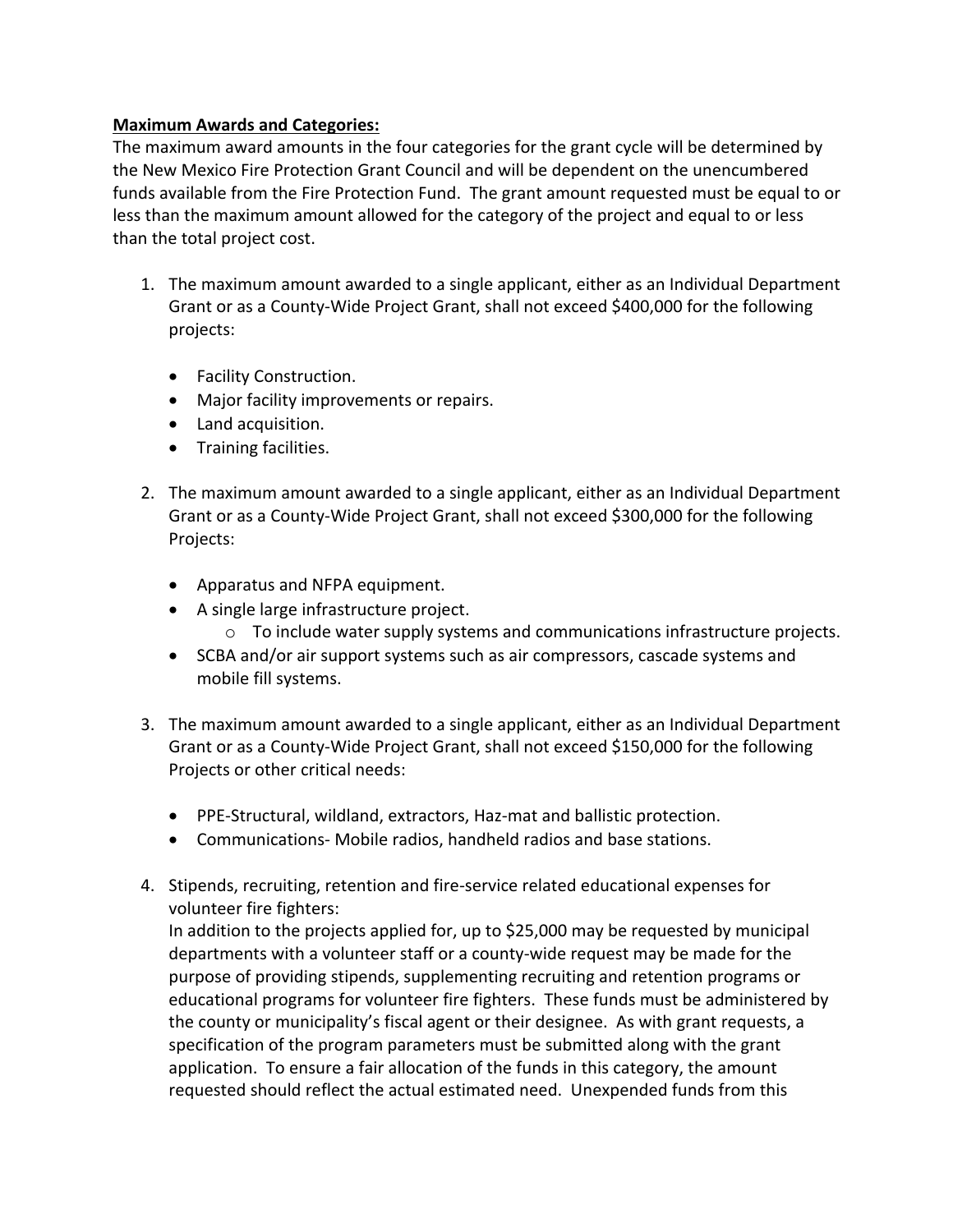category may be rolled over but must be reported in the budget information section of the grant application. As with all monies received through this grant, these funds are subject to audit by the state.

The amount awarded for the stipends will be determined by the council on a historically based estimate of the department's stipend expenditures and unused stipend amounts. Supporting documentation shall be uploaded by the requesting agency in the supporting document section of the application.

\***The application for stipends, recruiting, retention and education programs for volunteer fire fighters will not affect a municipality's or county's eligibility to apply for a grant project.**

### **Project costs exceeding the grant amount shall be the responsibility of the local government.**

The grant amount requested must be equal to or less than the maximum amount allowed for the category of the project and equal to or less than the total equipment cost. State fire funds may be used for costs exceeding the grant amount with approval of the State Fire Marshal's Office.

### **Signatures and commitment of funds.**

The Fire Chief and the county's or municipality's fiscal agent or designee, shall e-sign the application indicating a commitment to comply with the procurement and reporting requirements of the award and, to comply with any state and federal law governing the use of these funds. The fiscal agent shall e-sign the Fiscal Agent Commitment Statement indicating a commitment of funds that are in excess of the grant and FPF monies necessary to complete the project. Applications submitted without all signatures will not be considered.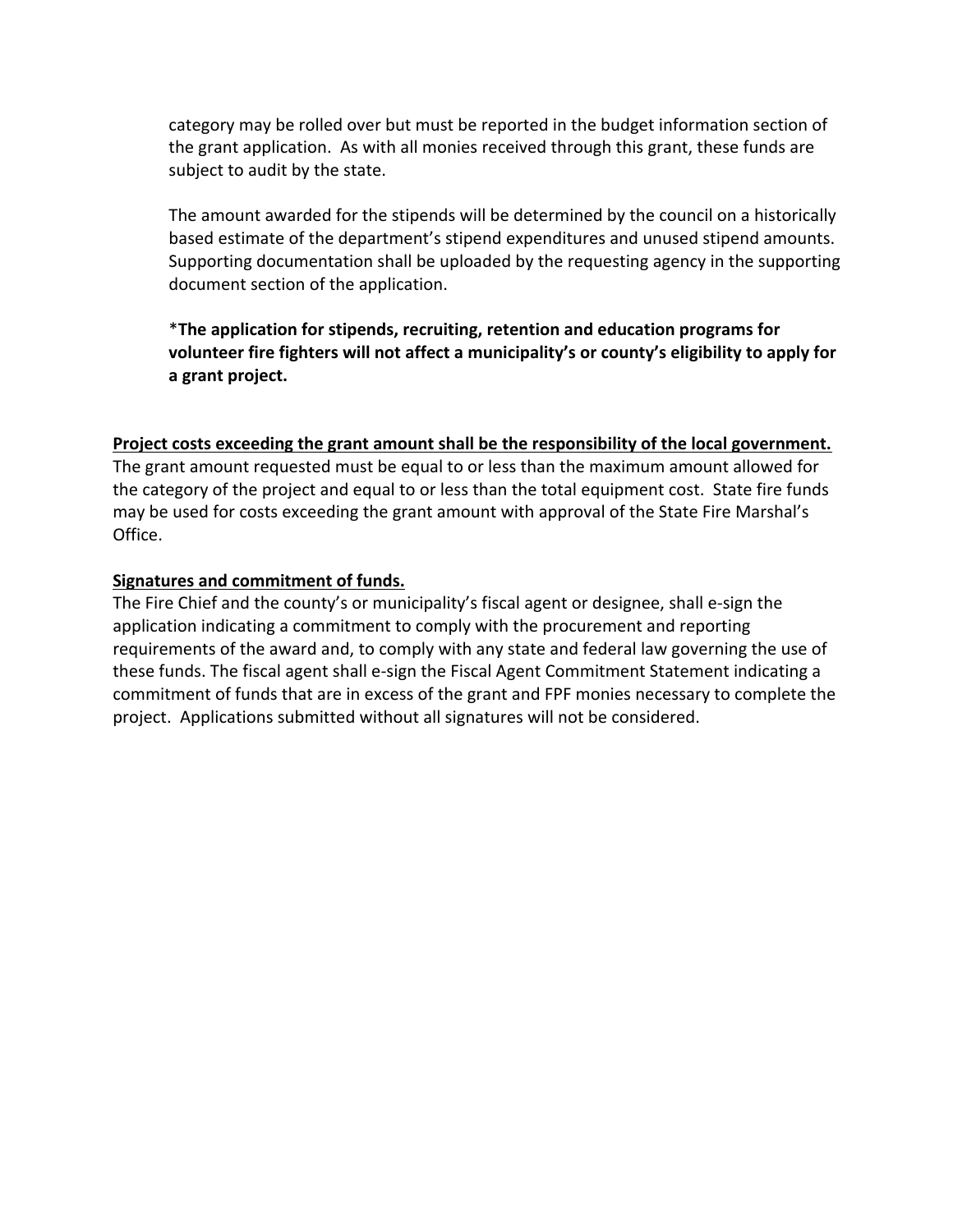# **Minimum requirements for Eligibility.**

### **NFIRS Reporting.**

All applicants shall be in compliance with the reporting requirements of the New Mexico State Fire Marshal's Office utilizing the National Fire Incident Reporting System (NFIRS) IAW 59A-52 NMSA 1978 and Title 10 Chapter 25 Part 10 of the NMAC. Applicants with delinquent NFIRS reports for the period July through June of the fiscal year preceding the grant applications fiscal year will not be eligible to participate in the grant application cycle.

## **Pump testing.**

All rated fire pumps shall undergo annual pump testing in accordance with current NFPA standards and the Insurance Services Office requirements. The applicant must provide evidence that apparatus pump tests are conducted annually by documenting the most recent results in the apparatus section of the application. The Fire Chief's e-signature on the application is an affirmation that the pump tests have been completed and that three years of pump test records exist for each apparatus with a rated fire pump, with the exception of newly acquired pumps, and are on file with the department and are available for NMSFMO inspection upon request.

\*False affirmations will result in forfeiture of funds and prohibit future grant participation.

### **Hose testing.**

All fire hose shall have been tested within the calendar year preceding the opening of the application period. All annual hose test shall be conducted in accordance with current NFPA Standards and Insurance Services Office requirements. The Fire Chief's e-signature on the application is an affirmation that the hose testing was completed.

\*False affirmations will result in forfeiture of funds and prohibit future grant fund participation.

## **Critical need.**

Applicants may apply for only one critical need.

- Fire apparatus and equipment.
- Tenders and tankers.
- Apparatus intended for use in the urban/wildland interface.
- PPE- Structural, wildland, Haz-mat, extractors and ballistic protection.
- SCBA and support systems.
	- o Harnesses, regulators, face pieces, compressor, fixed/mobile cascade systems.
- Communications.
- Facility construction or improvement.
- Training, training aids and supporting equipment.
- A need that will clearly have a significant impact on your ISO rating.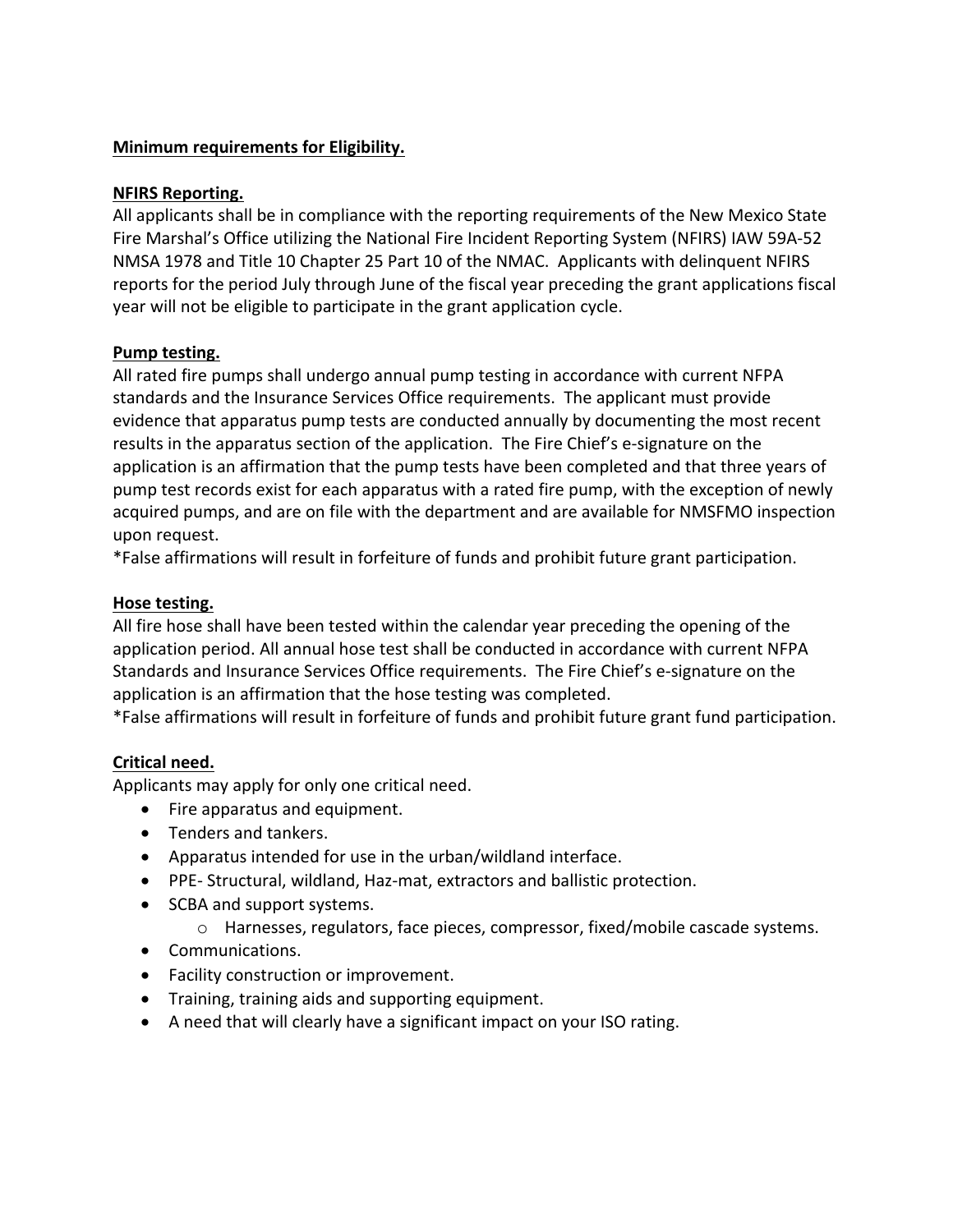### **Summary.**

- 1. Awards will be subject to audit and will result in forfeiture of funds and disqualification for future grant eligibility if non-compliance is determined.
- 2. All the information contained in the application is carefully reviewed and considered. In addition to the general information and data provided, thorough and clear narrative responses as well as a full financial disclosure are critical to helping reviewers understand the needs of the department relative to the request.
- 3. Apparatus purchased with grant funds must meet current NFPA standards and will be inspected for compliance and acceptance.
- 4. Awards are contingent upon the approval of the specifications.
- 5. For apparatus, the department must have the capability to immediately house the apparatus properly. NFPA listed equipment may be included with the purchase of the apparatus.
- 6. Preliminary project specifications, scope of work and concept drawings must be submitted to the Fire Support Division. Applications submitted without this documentation will not be considered. Applicants are encouraged to contact the Fire Support Division for guidance regarding NFPA or ISO requirements when there is a question about compliance.
- 7. Only apply for an amount that is necessary to aid in the completion of the project.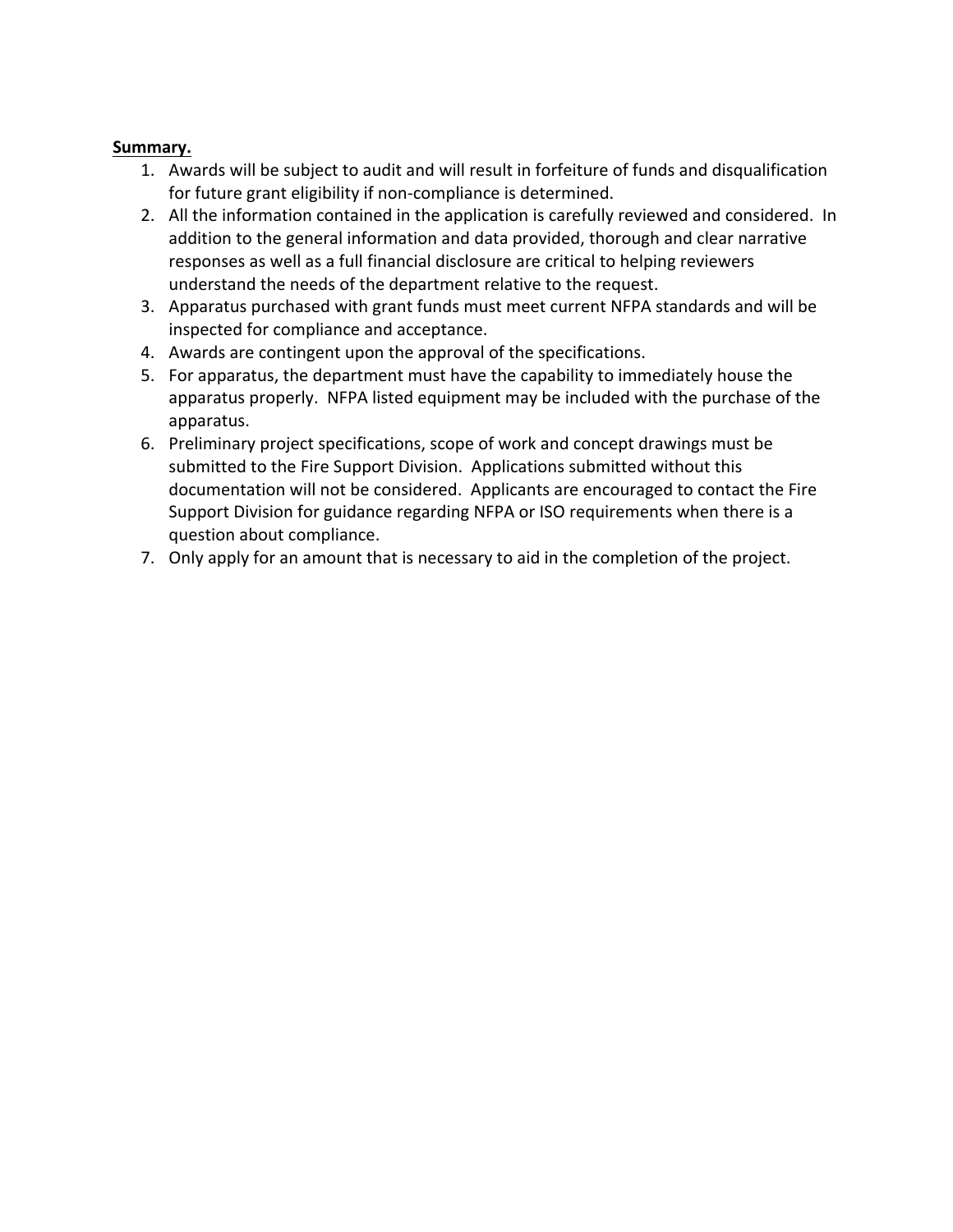# **Scoring.**

- Regular and appropriate training. (Up to 20 points).
	- Training calendar.
	- Rosters of attendees or members training records.
	- Total hours offered.
- Financial need. (Up to 25 points).
	- Is the departments financial picture clearly articulated to include debts and funding sources?
	- Are there explanations of previous efforts that have been made to secure the funding?
	- Is there an explanation of the financial impact if the grant is not awarded?
- Critical need. (Up to 20 points).
	- Is the request a critical need identified in the grant?
	- Is there an explanation of how the request will positively impact the operations of the department?
	- Is there and explanation of how a denial of the grant will negatively impact the operations?
	- Are there other negative or positive impacts to consider?
- Benefit to the community. (Up to 15 points).
	- How will the grant award benefit the community?
	- Is there an explanation of how this will positively or negatively impact the community and the service area of the department?
	- Will this request reduce response times?
	- Will this request have a direct effect on community safety?
- Completeness of Application. (Up to 10 points).
- Insurance Services rating.
	- ISO rating will be added to the final average score.